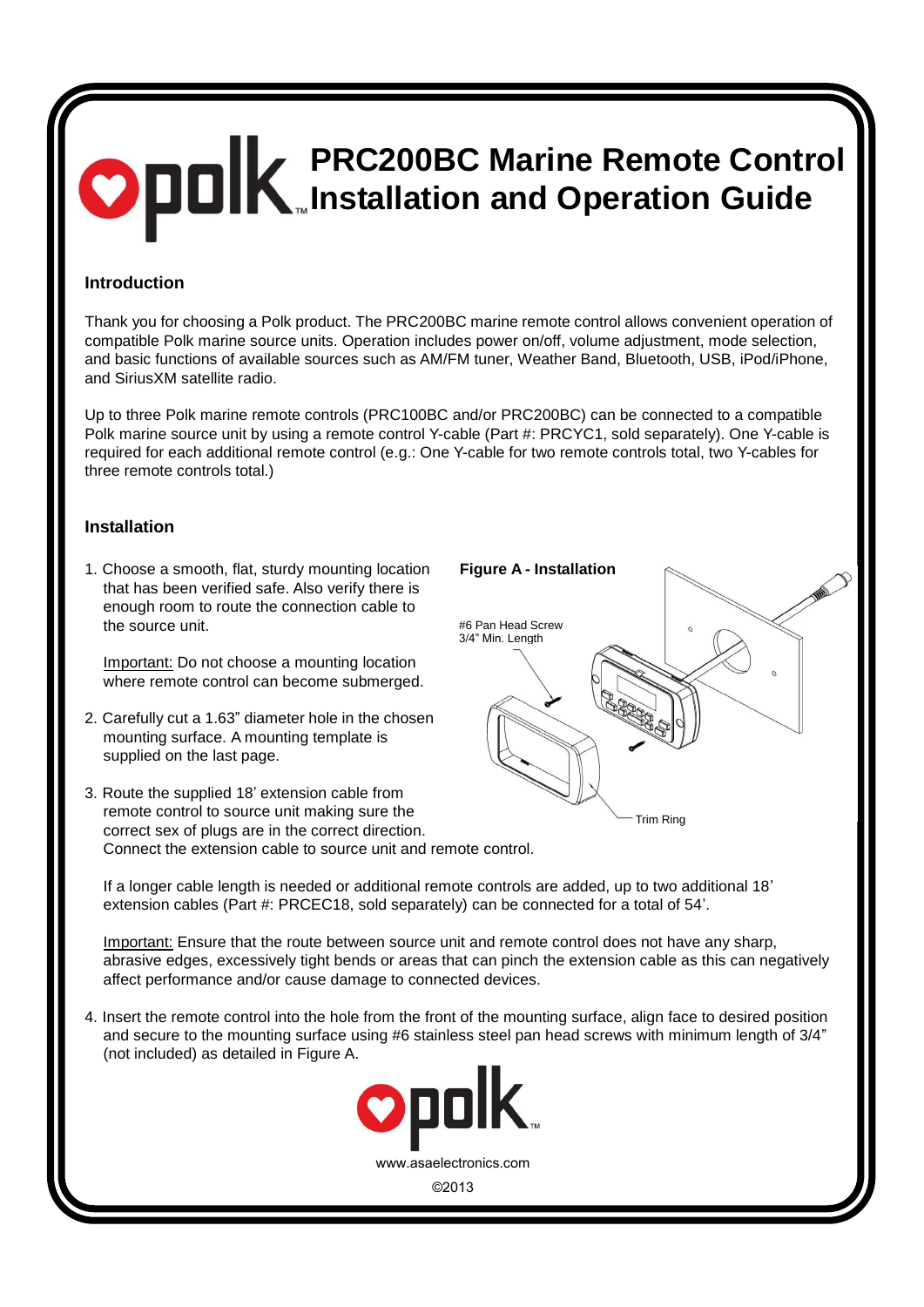# **Operation**



**Soft Buttons (Key 1 to Key 4, from left to right)**

# **Main Buttons**

| Control   | <b>Action</b> | <b>Standby</b> | Radio                       | <b>USB</b>                  | iPod                        | <b>AUX</b>                  | <b>Bluetooth</b>            | <b>SiriusXM</b>             | Weather                     |
|-----------|---------------|----------------|-----------------------------|-----------------------------|-----------------------------|-----------------------------|-----------------------------|-----------------------------|-----------------------------|
|           |               |                |                             |                             |                             |                             |                             |                             | <b>Band</b>                 |
| ረካ        | Press         | Turn           | Turn                        | Turn                        | Turn                        | Turn                        | Turn                        | Turn                        | Turn                        |
|           |               | System         | System to                   | System to                   | System to                   | System to                   | System to                   | System to                   | System to                   |
| Power     |               | On             | Standby                     | Standby                     | Standby                     | Standby                     | Standby                     | Standby                     | Standby                     |
|           |               |                | mode                        | mode                        | mode                        | mode                        | mode                        | mode                        | mode                        |
|           | Press         |                | Volume                      | Volume                      | Volume                      | Volume                      | Volume                      | Volume                      | Volume                      |
|           |               |                | Increase                    | Increase.                   | Increase.                   | Increase                    | Increase                    | Increase                    | Increase                    |
| VOL+      |               |                |                             | Directory                   | Directory                   |                             |                             |                             |                             |
| UP        |               |                |                             | search<br>mode:             | search<br>mode:             |                             |                             |                             |                             |
|           |               |                |                             | navigate                    | navigate                    |                             |                             |                             |                             |
|           |               |                |                             | up the list.                | up the list.                |                             |                             |                             |                             |
|           |               |                | <b>MENU State</b>           | <b>MENU State</b>           | <b>MENU State</b>           | <b>MENU State</b>           | <b>MENU State</b>           | <b>MENU State</b>           | <b>MENU State</b>           |
|           | Hold          |                | ▲: Select                   | ▲: Select                   | $\triangle$ : Select        | ▲: Select                   | ▲: Select                   | ▲: Select                   | ▲: Select                   |
|           |               |                | UP items.                   | UP items.                   | UP items.                   | UP items.                   | UP items.                   | UP items.                   | UP items.                   |
|           |               |                | Press                       | Press                       | Press                       | Press                       | Press                       | Press                       | Press                       |
|           |               |                | <b>ENTER</b><br>button to   | <b>ENTER</b><br>button to   | <b>ENTER</b><br>button to   | <b>ENTER</b><br>button to   | <b>ENTER</b><br>button to   | <b>ENTER</b><br>button to   | <b>ENTER</b><br>button to   |
|           |               |                | select a                    | select a                    | select a                    | select a                    | select a                    | select a                    | select a                    |
|           |               |                | different                   | different                   | different                   | different                   | different                   | different                   | different                   |
|           |               |                | item. Press                 | item. Press                 | item. Press                 | item. Press                 | item. Press                 | item. Press                 | item. Press                 |
|           |               |                | <b>ENTER</b>                | <b>ENTER</b>                | <b>ENTER</b>                | <b>ENTER</b>                | <b>ENTER</b>                | <b>ENTER</b>                | <b>ENTER</b>                |
|           |               |                | again to<br>make            | again to<br>make            | again to<br>make            | again to<br>make            | again to<br>make            | again to<br>make            | again to<br>make            |
|           |               |                | selection.                  | selection.                  | selection.                  | selection.                  | selection.                  | selection.                  | selection.                  |
|           | Press         |                | Volume                      | Volume                      | Volume                      | Volume                      | Volume                      | Volume                      | Volume                      |
|           |               |                | Decrease                    | Decrease.                   | Decrease.                   | Decrease                    | Decrease                    | Decrease                    | Decrease                    |
| VOL-      |               |                |                             | Directory                   | Directory                   |                             |                             |                             |                             |
|           |               |                |                             | search                      | search                      |                             |                             |                             |                             |
| <b>DN</b> |               |                |                             | mode:<br>navigate           | mode:<br>navigate           |                             |                             |                             |                             |
|           |               |                |                             | down the                    | down the                    |                             |                             |                             |                             |
|           |               |                |                             | list.                       | list.                       |                             |                             |                             |                             |
|           | Hold          |                | <b>MENU State</b>           | <b>MENU State</b>           | <b>MENU State</b>           | <b>MENU State</b>           | <b>MENU State</b>           | <b>MENU State</b>           | <b>MENU State</b>           |
|           |               |                | ▼: Select                   | $\nabla$ : Select           | $\nabla$ : Select           | $\nabla$ : Select           | ▼: Select                   | ▼: Select                   | ▼: Select                   |
|           |               |                | <b>DOWN</b><br>items. Press | <b>DOWN</b><br>items. Press | <b>DOWN</b><br>items. Press | <b>DOWN</b><br>items. Press | <b>DOWN</b><br>items. Press | <b>DOWN</b><br>items. Press | <b>DOWN</b><br>items. Press |
|           |               |                | <b>ENTER</b>                | <b>ENTER</b>                | <b>ENTER</b>                | <b>ENTER</b>                | <b>ENTER</b>                | <b>ENTER</b>                | <b>ENTER</b>                |
|           |               |                | button to                   | button to                   | button to                   | button to                   | button to                   | button to                   | button to                   |
|           |               |                | select a                    | select a                    | select a                    | select a                    | select a                    | select a                    | select a                    |
|           |               |                | different                   | different                   | different                   | different                   | different                   | different                   | different                   |
|           |               |                | item. Press<br><b>ENTER</b> | item. Press<br><b>ENTER</b> | item. Press<br><b>ENTER</b> | item. Press<br><b>ENTER</b> | item. Press<br><b>ENTER</b> | item. Press<br><b>ENTER</b> | item. Press<br><b>ENTER</b> |
|           |               |                | again to                    | again to                    | again to                    | again to                    | again to                    | again to                    | again to                    |
|           |               |                | make                        | make                        | make                        | make                        | make                        | make                        | make                        |
|           |               |                | selection.                  | selection.                  | selection.                  | selection.                  | selection.                  | selection.                  | selection.                  |
|           |               |                |                             |                             |                             |                             |                             |                             |                             |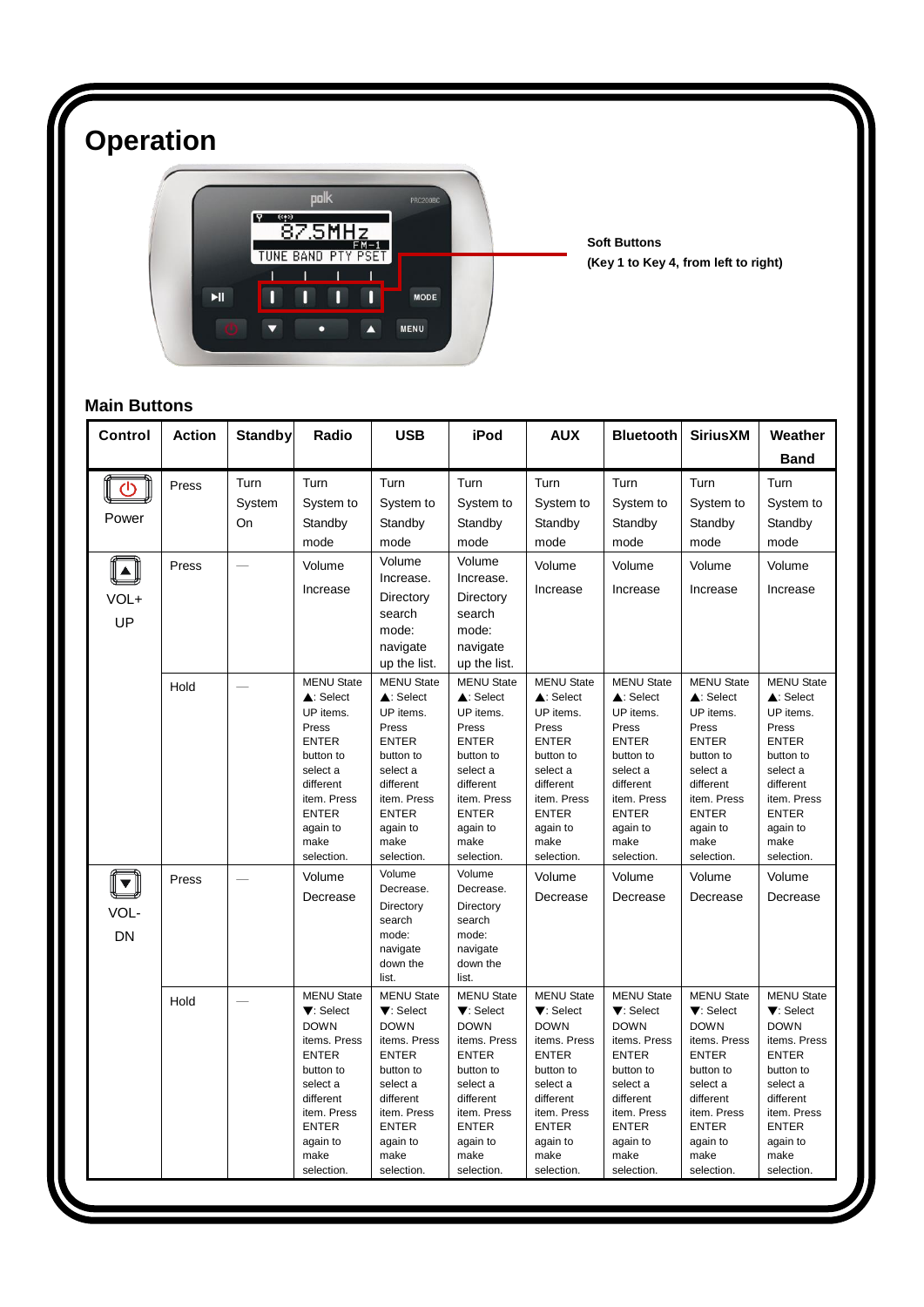| Control                  | <b>Action</b> | <b>Standby</b> | Radio                                                                                                                                           | <b>USB</b>                                                                                                                                             | iPod                                                                                                                                                   | <b>AUX</b>                                                                                                                                             | <b>Bluetooth</b>                                                                                                                                       | <b>Sirius XM</b>                                                                                                                                       | Weather<br><b>Band</b>                                                                                                                                 |
|--------------------------|---------------|----------------|-------------------------------------------------------------------------------------------------------------------------------------------------|--------------------------------------------------------------------------------------------------------------------------------------------------------|--------------------------------------------------------------------------------------------------------------------------------------------------------|--------------------------------------------------------------------------------------------------------------------------------------------------------|--------------------------------------------------------------------------------------------------------------------------------------------------------|--------------------------------------------------------------------------------------------------------------------------------------------------------|--------------------------------------------------------------------------------------------------------------------------------------------------------|
| $\blacktriangleright$ ll | Press         |                | Mute                                                                                                                                            | Play /                                                                                                                                                 | Play $/$                                                                                                                                               | Mute                                                                                                                                                   | Play/                                                                                                                                                  | Mute                                                                                                                                                   | Mute                                                                                                                                                   |
| Play /                   |               |                |                                                                                                                                                 | Pause                                                                                                                                                  | Pause                                                                                                                                                  |                                                                                                                                                        | Pause                                                                                                                                                  |                                                                                                                                                        |                                                                                                                                                        |
| Pause                    |               |                |                                                                                                                                                 |                                                                                                                                                        |                                                                                                                                                        |                                                                                                                                                        |                                                                                                                                                        |                                                                                                                                                        |                                                                                                                                                        |
| Enter                    | Press         |                | Enter                                                                                                                                           | Enter                                                                                                                                                  | Enter                                                                                                                                                  | Enter                                                                                                                                                  | Enter                                                                                                                                                  | Enter                                                                                                                                                  | Enter                                                                                                                                                  |
| <b>   MENU  </b><br>Menu | Press         |                | <b>AUDIO</b><br>MENU:<br>Press the<br>$\triangle/\blacktriangledown$ button                                                                     | <b>AUDIO</b><br>MENU:<br>Press the<br>$\triangle/\blacktriangledown$ button                                                                            | <b>AUDIO</b><br>MENU:<br>Press the<br>$\triangle/\blacktriangledown$ button                                                                            | <b>AUDIO</b><br>MENU:<br>Press the<br>$\triangle/\blacktriangledown$ button                                                                            | <b>AUDIO</b><br>MENU:<br>Press the<br>$\triangle/\blacktriangledown$ button                                                                            | <b>AUDIO</b><br>MENU:<br>Press the<br>$\triangle/\blacktriangledown$ button                                                                            | <b>AUDIO</b><br>MENU:<br>Press the<br>$\triangle/\blacktriangledown$ button                                                                            |
|                          |               |                | to change<br>the<br>displayed<br>information:<br>Bass<br>$T$ reble $>$<br>Balance ><br>Fader. Then<br>press<br>ENTER to<br>make a<br>selection. | to change<br>the<br>displayed<br>information:<br>Bass<br>$T$ reble $>$<br>Balance ><br>Fader, Then<br>press<br><b>ENTER to</b><br>make a<br>selection. | to change<br>the<br>displayed<br>information:<br>Bass<br>$T$ reble $>$<br>Balance ><br>Fader, Then<br>press<br><b>ENTER</b> to<br>make a<br>selection. | to change<br>the<br>displayed<br>information:<br>Bass<br>$T$ reble $>$<br>Balance ><br>Fader, Then<br>press<br><b>ENTER to</b><br>make a<br>selection. | to change<br>the<br>displayed<br>information:<br>Bass<br>$T$ reble $>$<br>Balance ><br>Fader. Then<br>press<br><b>ENTER to</b><br>make a<br>selection. | to change<br>the<br>displayed<br>information:<br>Bass<br>$T$ reble $>$<br>Balance ><br>Fader. Then<br>press<br><b>ENTER to</b><br>make a<br>selection. | to change<br>the<br>displayed<br>information:<br>Bass<br>$T$ reble $>$<br>Balance ><br>Fader. Then<br>press<br><b>ENTER to</b><br>make a<br>selection. |
|                          | Hold          |                |                                                                                                                                                 | Enters the System Menu.                                                                                                                                |                                                                                                                                                        |                                                                                                                                                        |                                                                                                                                                        |                                                                                                                                                        |                                                                                                                                                        |
| MODE                     | Press         |                | Press the MODE button to display available modes including Radio, iPod, USB,<br>BT, SiriusXM (SXM), Auxiliary (Aux), and Weather Band (WB)      |                                                                                                                                                        |                                                                                                                                                        |                                                                                                                                                        |                                                                                                                                                        |                                                                                                                                                        |                                                                                                                                                        |

## **Soft Buttons**

| Mode  | User Interface<br>Page | Key 1                  | Key 2                  | Key 3                   | Key 4         |
|-------|------------------------|------------------------|------------------------|-------------------------|---------------|
| Radio | Default                | <b>Tune</b>            | <b>Band</b>            | <b>PSET</b>             | Return        |
|       |                        | Enter tune page        | Toggle between         | Enter preset page       | Return to the |
|       |                        |                        | AM/FM (RBDS)           |                         | default page  |
|       | Tune                   | <<                     | >>1                    |                         | Return        |
|       |                        | Press: tune down       | Press: tune up         |                         | Return to the |
|       |                        | Hold: tune seek down   | Hold: tune seek up     |                         | default page  |
|       | <b>PSET</b>            | AS                     | <b>PS</b>              | <b>LIST</b>             | Return        |
|       |                        | Auto-scan and store    | Scan stations stored   | Display the preset list | Return to the |
|       |                        | strongest stations in  | in current preset list |                         | default page  |
|       |                        | preset list            |                        |                         |               |
|       | <b>PSET List</b>       | <b>SAVE</b>            |                        |                         | Return        |
|       |                        | Save currently tuned   |                        |                         | Return to the |
|       |                        | station to highlighted |                        |                         | default page  |
|       |                        | preset location        |                        |                         |               |
|       | <b>PTY</b>             |                        |                        |                         | Return        |
|       |                        |                        |                        |                         | Return to the |
|       |                        |                        |                        |                         | default page  |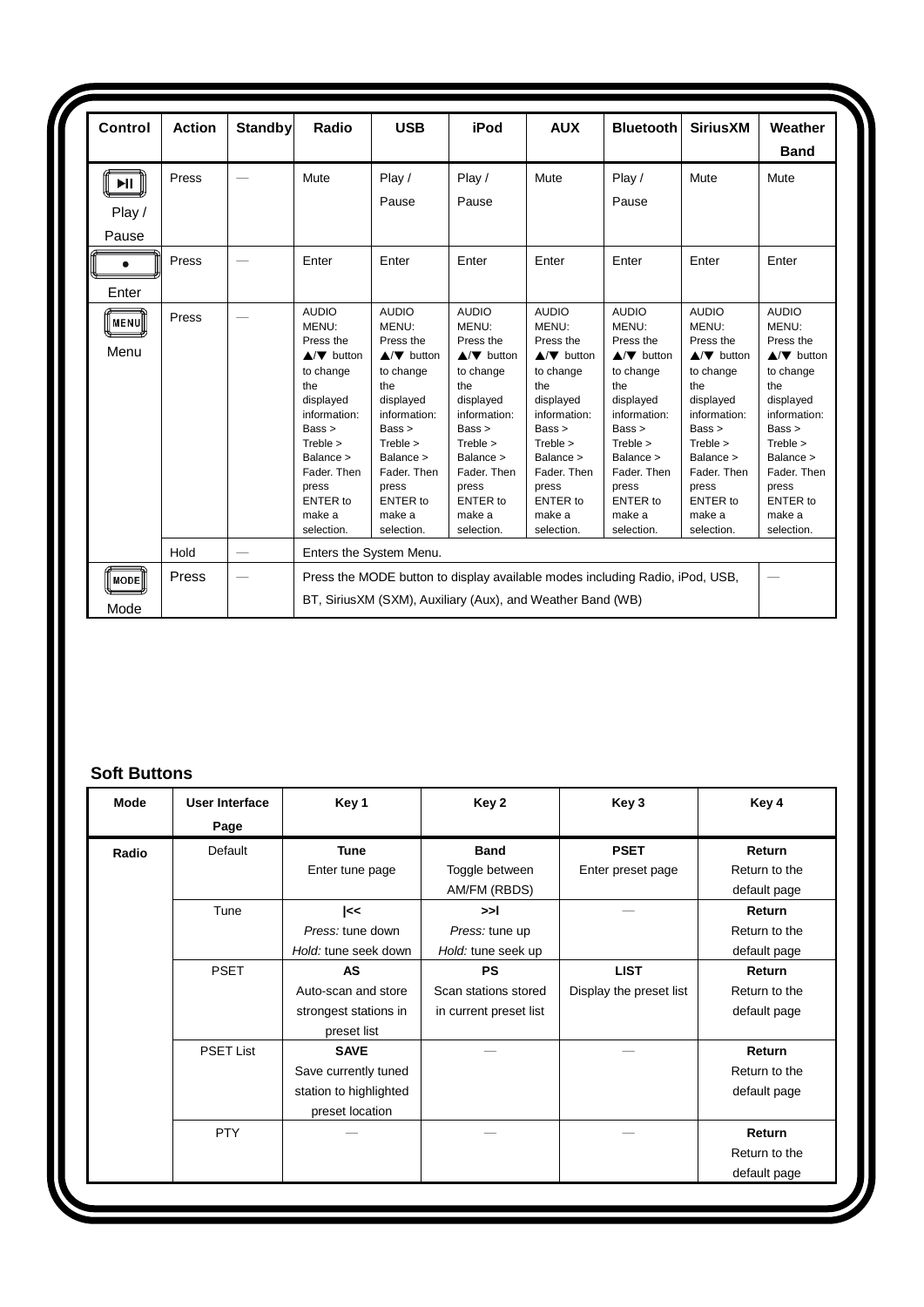| Mode             | <b>User Interface</b><br>Page | Key 1                  | Key 2              | Key 3                   | Key 4                   |
|------------------|-------------------------------|------------------------|--------------------|-------------------------|-------------------------|
| USB / iPod       | Default                       | $\mathsf{K}$           | >1                 | <b>RRI</b>              | <b>LIST</b>             |
|                  |                               | Press: previous track  | Press: next track  | Enter RRI (Repeat,      | Browse files/folders in |
|                  |                               | Hold: Rewind           | Hold: Fast-forward | Random, Intro) page     | the device              |
|                  | <b>RRI</b>                    | <b>RPT</b>             | <b>RND</b>         | <b>INT</b>              | Return                  |
|                  |                               | Toggle repeat          | Toggle random      | Toggle intro function   | Return to the           |
|                  |                               | function               | function           | (USB only)              | default page            |
|                  | <b>LIST</b>                   |                        |                    | <b>BACK</b>             | Return                  |
|                  |                               |                        |                    | Reverse navigate to     | Return to the           |
|                  |                               |                        |                    | previous level          | default page            |
|                  |                               |                        |                    | directory               |                         |
| <b>Bluetooth</b> | Default                       | <<                     | >>l                | $\leq$                  | <b>INFO</b>             |
|                  |                               | Previous track         | Next track         | Connect / disconnect    | Display device name     |
|                  |                               |                        |                    | device                  |                         |
| <b>SiriusXM</b>  | Default                       | $\mid <$               | >1                 | <b>PSET</b>             | <b>INFO</b>             |
|                  |                               | Press: tune down       | Press: tune up     | Enter preset page       | Display information:    |
|                  |                               | Hold: fast tune down   | Hold: fast tune up |                         | NAME (artist) >         |
|                  |                               |                        |                    |                         | SONG (title) > INFO     |
|                  |                               |                        |                    |                         | (content, if available) |
|                  |                               |                        |                    |                         | > CAT (Category)        |
|                  | <b>PSET</b>                   | <b>PS</b>              |                    | <b>LIST</b>             | Return                  |
|                  |                               | Scan stations stored   |                    | Display the preset list | Return to the           |
|                  |                               | in preset list         |                    |                         | default page            |
|                  | <b>PSET List</b>              | <b>SAVE</b>            |                    | <b>INFO</b>             | Return                  |
|                  |                               | Save currently tuned   |                    | Display information:    | Return to the           |
|                  |                               | station to highlighted |                    | NAME (artist) >         | default page            |
|                  |                               | preset location        |                    | SONG (title) > INFO     |                         |
|                  |                               |                        |                    | (content, if available) |                         |
|                  |                               |                        |                    | > CAT (Category)        |                         |
| Weather          | Default                       | <<                     | >1                 |                         |                         |
| <b>Band</b>      |                               | Tune to previous       | Tune to next       |                         |                         |
|                  |                               | station                | station            |                         |                         |